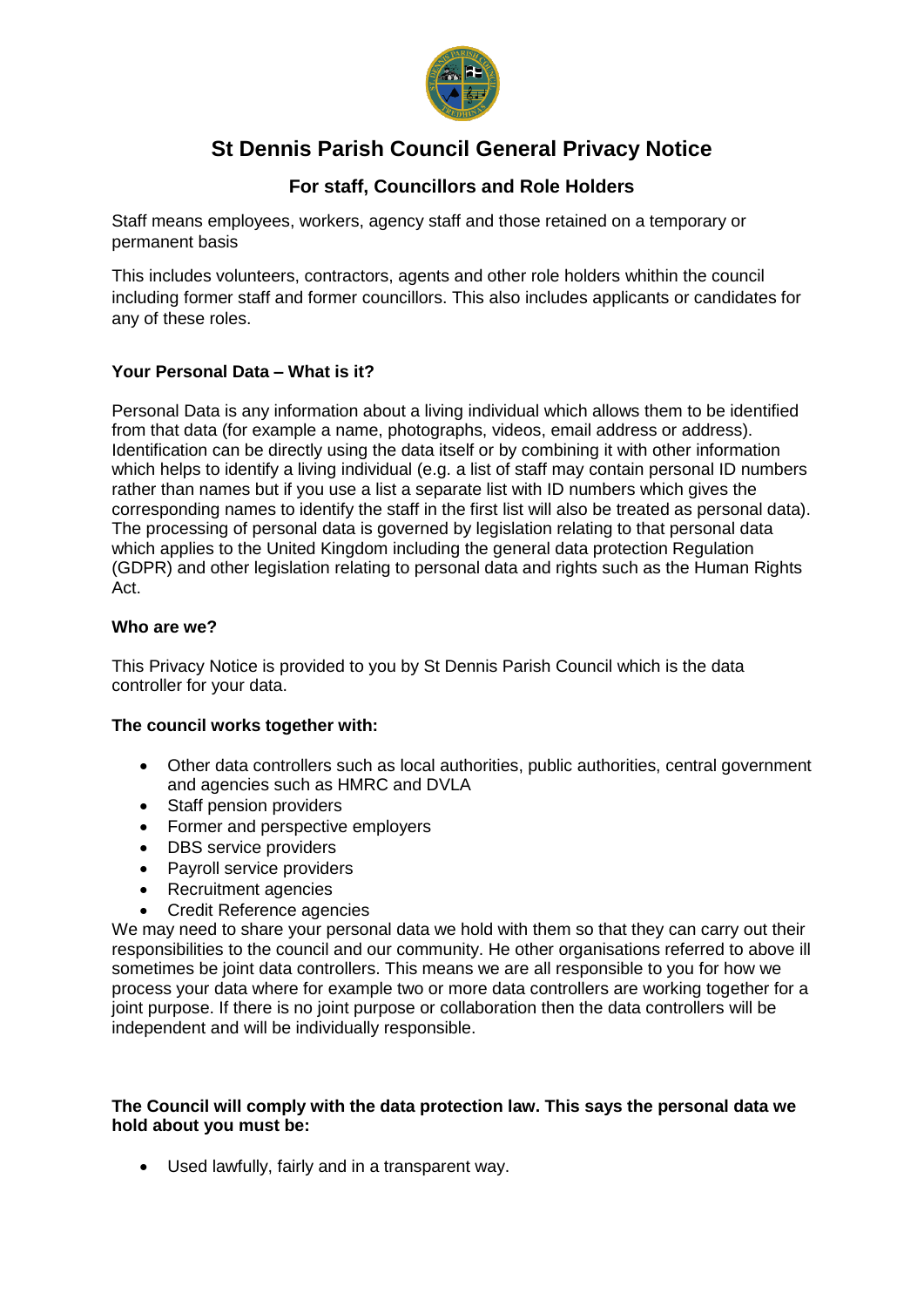- Collected only for valid purposes that we have clearly explained to you and not used in any way that is not incompatible with those purposes.
- Relevant to the purpose that we have told you about and limited only to those purposes.
- Accurate and kept up to date
- Kept as long as necessary for the purpose we have told you about.
- Kept and destroyed securely including ensuring that appropriate technical and security measures are in place to protect your personal data from loss, misuse, unauthorised access and disclosure.

#### **What data do we process?**

- Names, titles and aliases, photographs;
- Start / leaving date
- Contact details such as telephone numbers, addresses and email addresses;
- Where they are relevant to our legal obligations, or where you provide hem to us, we may process information such as gender, age, marital status, nationality, education/work history, academic/professional qualifications, employment details, hobbies, family composition and dependants;
- Non-financial identifiers such as passport numbers, driving license numbers, vehicle registration numbers tax payer identification numbers, staff identification numbers, tax reference codes and national insurance numbers.
- Financial identifiers such as bank account numbers, payment card numbers, payment/transaction identifiers, policy numbers and claim numbers;
- Financial information such as National insurance number, pay and pay records, tax code, tax benefits contributions, expenses claimed.
- Other operational personal data crated, obtained or otherwise processed in the course of carryings out our activities including but not limited to CCTV footage, recordings of telephone conversations, IP addresses and website visit histories, logs of visitors, and logs of accidents, injuries or insurance claims.
- Next of kin and emergency contact information
- Recruitment information including copies of right to work documentation, refences and other information included within your CV or cover letter as part of the application process and referral source (e.g. agency staff referral).
- Location of employment or workplace.
- Other staff data not covered above including; level performance management information, languages and proficiency, licences, certificates, immigration status, employment status, information for disciplinary and grievance proceedings and personal biographies.
- Information about your use of our information and communication systems.

## **We use your personal data for some or all of the following purposes: -**

Please note: We need all the categories of personal data in the list above primarily to allow us to perform out contract with you and to enable us to comply with legal obligations.

- Making a decision about your recruitment or appointment
- Determining the terms on which you work for us.
- Checking you are legally entitled to work in the UK
- Paying you and if you are an employee, deducting tax and national insurance contributions
- Liaising with your pension provider.
- Administering the contract, we have entered into with you.
- Management and planning, including accounting and auditing.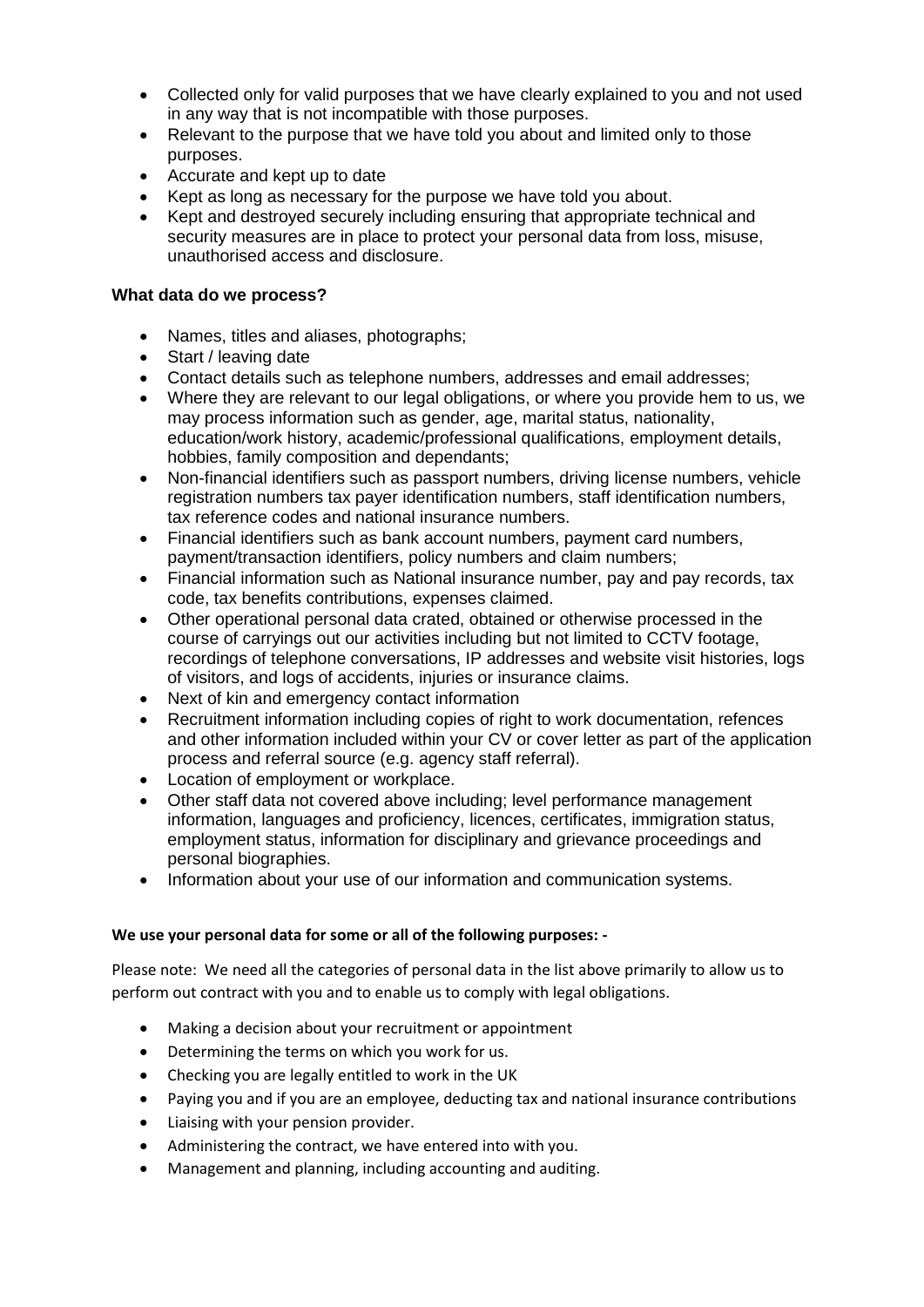- Conducting performance reviews, managing performance and determining performance requirements.
- Making decisions about salary reviews and compensation.
- Assessing qualifications for a particular job or task, including decisions about promotions.
- Conducting grievance or disciplinary proceedings.
- Making decisions about your continued employment or engagement.
- Education, training and development requirements.
- Dealing with legal disputes involving you, including accidents at work.
- Ascertaining your fitness to work
- Managing sickness absence
- Complying with health and safety obligations.
- To prevent fraud.
- To monitor your use of information and communication systems to ensure compliance with our IT policies.
- To ensure network and information security, including preventing unauthorised access to our computer and electronic communication systems and preventing malicious software distribution.
- To conduct data analytics studies to review and better understand employee retention and attrition rates.
- Equal opportunities monitoring.
- To undertake activity consistent with our statutory functions and powers including delegated functions.
- To maintain our own accounts and records
- To seek your views or comments.
- To process a job application
- To administer councillors' interests
- To provide a reference.

Our processing may also include the use of CCTV systems for monitoring purposes.

Some of the above grounds for processing will overlap and there may be several grounds which justify r use of your personal data.

We will only use your personal data when the law allows us to. Most commonly, we will use your personal data in the following circumstances:

- Where we need to perform the contract, we have entered into with you.
- Where we need to comply with legal oblivion.

We may also may use r personal data in the following situations, which are unlikely to rare:

- Where we need protect your interests (or someone else's interests).
- Where it is in the public interest (or for official purposes).

#### **How we use sensitive personal data**

- We may process sensitive personal data relating to staff, councillors and role holders including as appropriate.
	- Information about your physical or mental health or condition to monitor sick leave and take decisions on your fitness to work;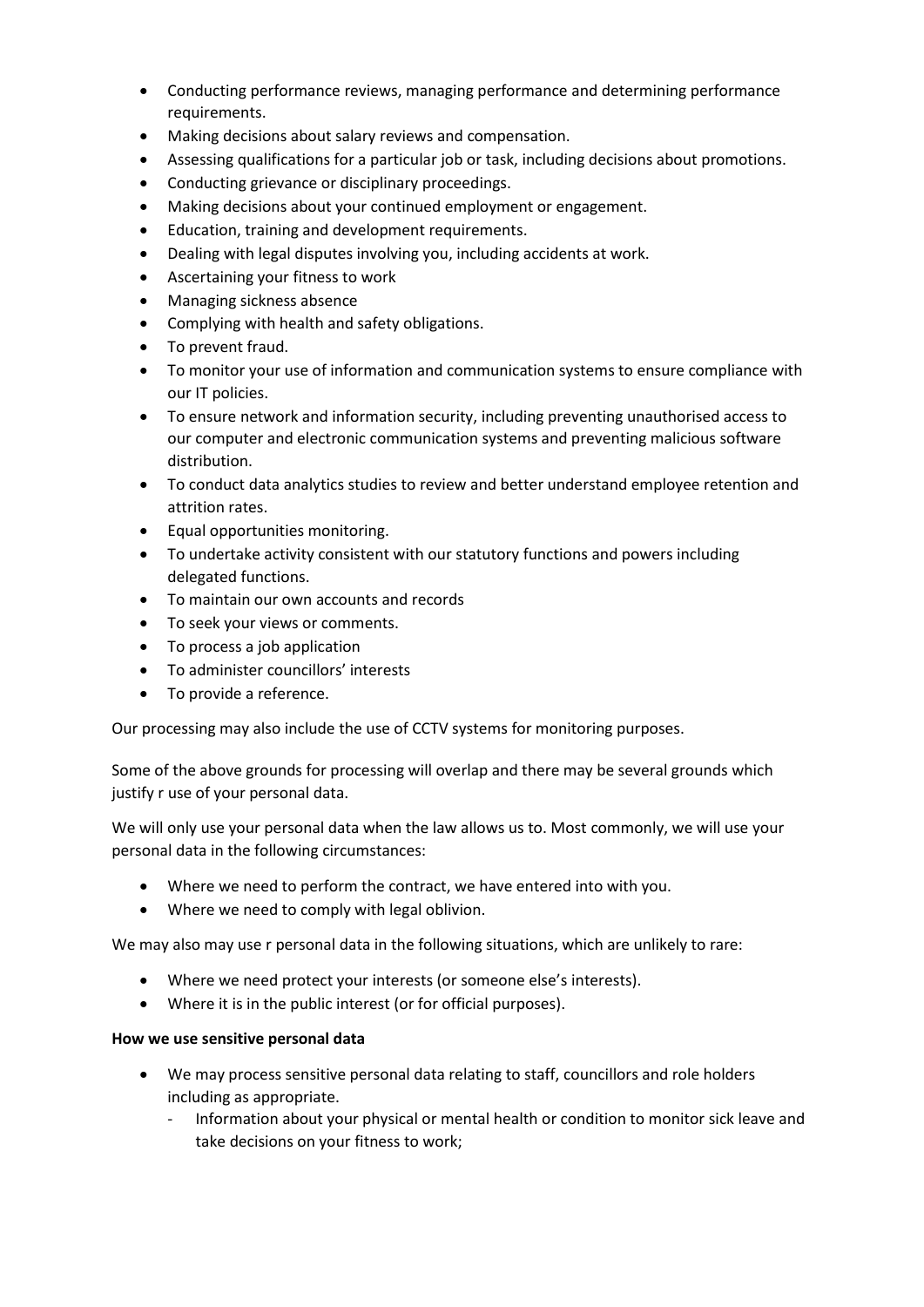- Your racial or ethnic origin or your religious or similar information in order to monitor compliance with equal opportunities legislation;
- In order to comply with legal requirements and obligations to third parties;
- These types of data are described in the GDPR as special categories of data and require higher levels of protection. We need to have further justification for collecting, storing and using this type of personal data.
- We may process special categories of personal data in the following circumstances
	- In limited circumstances, with your explicit consent.
	- Where we need to carry out our legal obligations.
	- Where it is needed in the public interest, such as for equal opportunities monitoring or in relation to our pension scheme.
	- Where it is needed to assess your working capacity on health grounds, subject to appropriate confidentiality safeguards.
- Less commonly, we may process this type of personal data where it is needed in relation to legal claims or where it is needed to protect your interests (or someone else's interests) and you are not capable of giving consent, or where you have already made the information public.

## **Do we need your consent to process your sensitive personal data?**

- We do not need your consent if we use your personal data in accordance with our rights and obligations in the field of employment and social security law.
- In limited circumstances, we may approach you for your written consent to allow us to process certain sensitive personal data. If we do so, we will provide you with full details of the personal data that we would like and the reason we need it, so that you can carefully consider whether you wish to consent.
- You should be aware that it is not a condition of your contract with us that you agree to any request for consent from us.

## **Information about criminal convictions**

- We may only use personal data relating to criminal convictions where the law allows us to do so. This will usually be where such processing is necessary to carry out our obligations and provided we do so in line with our data protection policy.
- Less commonly, we may use personal data relating to criminal convictions where necessary in relation to legal claims, where it is necessary to protect your interests (or someone else's interests) and you are not capable of giving your consent, or where you have already made the information public.
- We will only collect personal data about criminal convictions if it is appropriate given the nature of the role and where we are legally able to do so. Where appropriate, we will collect personal data about criminal convictions as part of the recruitment process or we may be notified of such personal data directly by you in the course of you working for us.

#### **What is the legal basis for processing your personal data?**

Some of our processing is necessary for compliance with a legal obligation.

We may also process data if it is necessary for the performance of a contract with you, or to take steps to enter a contract.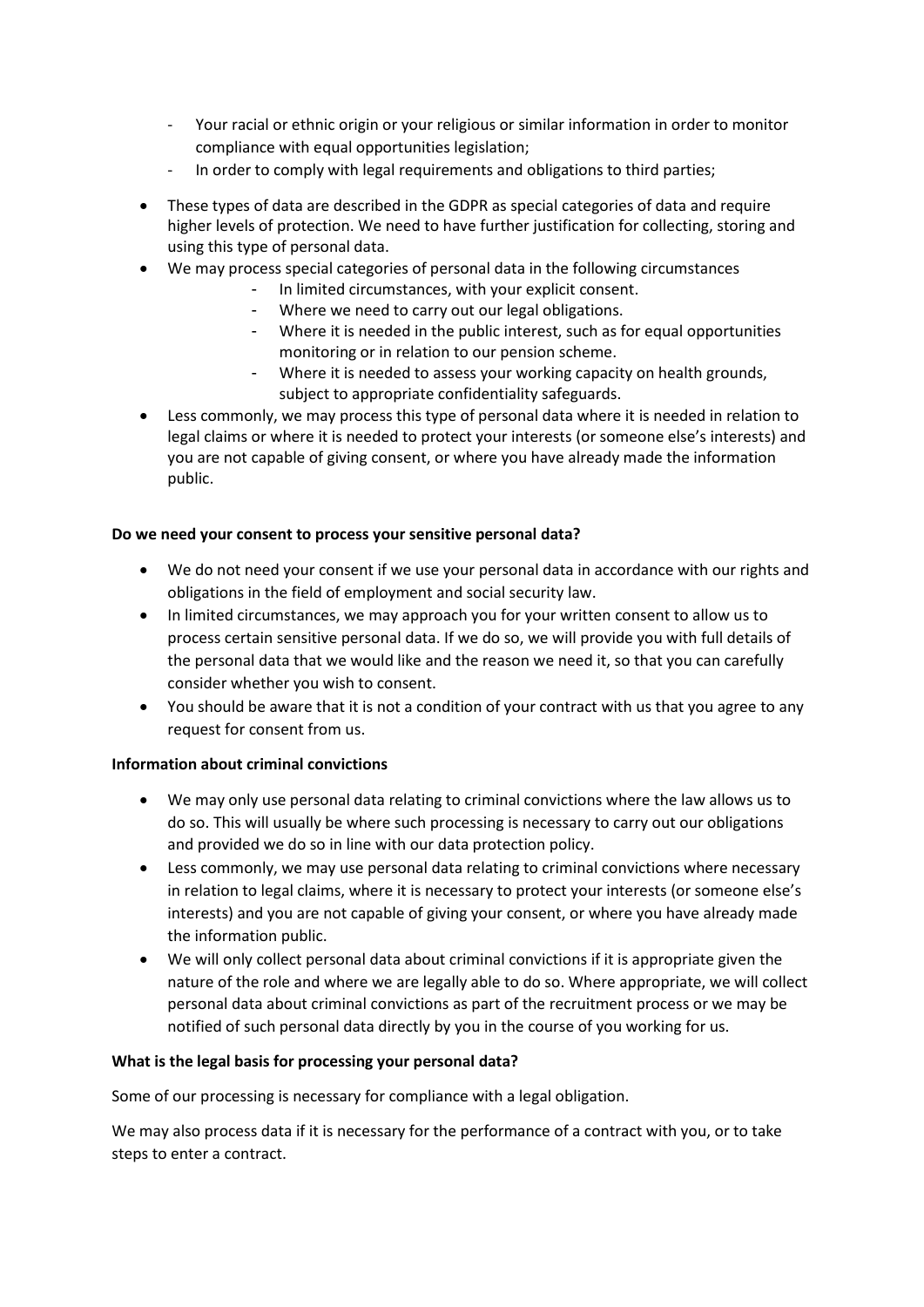We will also process your data in order to assist you in fulfilling your role in the council including administrative support or if processing is necessary for compliance with a legal obligation.

#### **Sharing your personal data**

Your personal data will only be shared with third parties including other data controllers where it is necessary for the performance of the data controllers' tasks or where you first give us your prior consent. It is likely that we will need to share your data with

- Our agents, suppliers and contractors, for example we may ask a commercial provider to manage our HR/Payroll functions, or to maintain our database software;
- Other persons or organisations operating within the local community.
- Other data controllers, such as local authorities, public authorities, central government and agencies such as HMRC or DVLA.
- Staff pension providers
- Former and prospective employers
- DBS service suppliers
- Payroll service providers
- Recruitment agencies
- Credit reference agencies
- Trade unions or employee representatives

### **How long we keep your personal data?**

We will keep some records permanently if we are legally required to do so. We may keep some other records for an extended period of time. For example, it is currently good practice to keep financial records for a minimum period of 8 Years to support HMRC audits or provide tax information. We may have legal obligations to retain some data in connection with our statutory obligations as a public authority. The council is permitted to retain data in order to defend or pursue claims. In some cases, the law imposes a time limit for such claims (for example 3 years for personal injury claims or 6 years for contract claims). We will retain some personal data for this purpose as long as we believe it is necessary to be able to defend or pursue a claim. In general, we will endeavour to keep data only as long as we need it. This means that we will delete it when it is no longer needed.

#### **Your responsibilities**

It is important that the personal data we hold about you is accurate and current. Please keep us informed if your personal data changes during your working relationship with us.

#### **Your rights in connection with personal data**

You have the following rights with respect to your personal data:

When exercising any of the rights listed below, in order to process your request, we may need to verify your identity for your security. In such cases we will need you to respond with proof of your identity before you can exercise these rights.

## 1) **The right to access personal data we hold on you**

• At any point you can contact us to request the personal data we hold on you as well as why we have that personal data, who has access to the personal data and where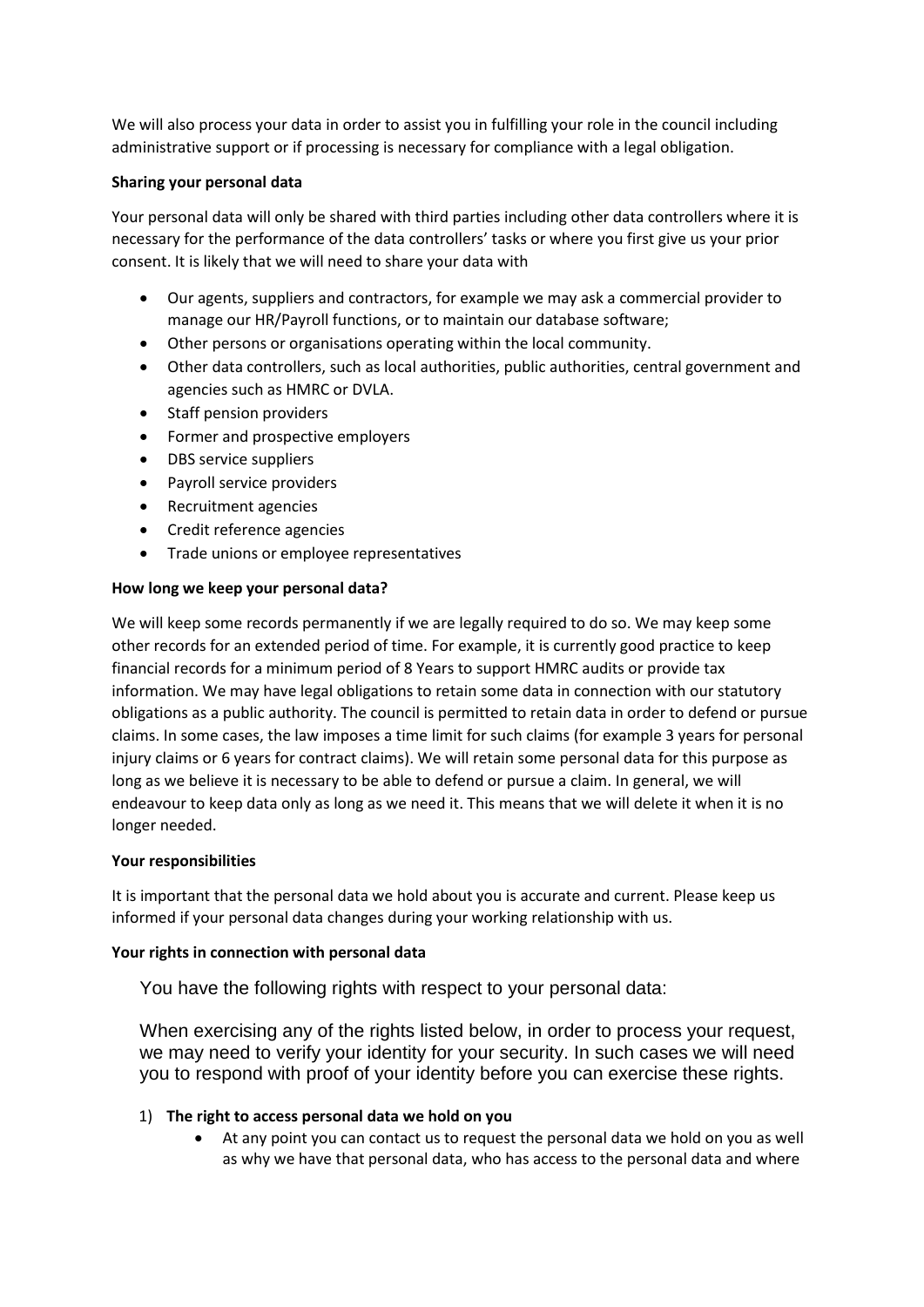- we obtained the personal data from. Once we have received your request we will respond within one month.
- There are no fees or charges for the first request but additional requests for the same personal data or requests that are manifestly unfounded or excessive may be subject to an administrative fee.
- **2) The right to correct and update the personal data we hold on you**
	- If the data we hold on you is out of date, incomplete or incorrect, you can inform us and your data will be updated.
- 3) **The right to have your personal data erased**
	- If you feel that we should no longer be using your personal data or that we are unlawfully using your personal data, you can request that we erase the personal data we hold.
	- When we receive your request, we will confirm whether the personal data s been deleted or the reason why it cannot be deleted for example we need it to comply with a legal obligation).
- 4) **The right to object to processing of your personal data or to restrict it to certain purposes only**
	- You have the right to request that we stop processing your personal data or ask us to restrict processing. Upon receiving the request, we will contact you and let you know if we are able to comply or if we have a legal obligation to continue to process your data.
- 5) **The right to data portability**
	- You have the right to request that we transfer some of your data to another controller. We will comply with your request, where is feasible so, within one month of receiving your request.
- 6) **The right to withdraw your consent to the processing at any time for any processing of data to which consent was obtained.**
	- You can withdraw your consent easily by telephone, email or by post (see contact details below).
- 7) **The to lodge a complaint with the information Commissioners Office.**
	- You can contact the information commissioner's office on 0303 123 1113 or via emailhttps://ico.orgbal/ntactusmail/at the Information Commissioner's Office, Wycliffe House, Water Lane, Wilmslow, SK9 5AF.

## **Transfer of data abroad**

Any personal data transferred o countries or territories outside of the European Economic Area (EEA) will only be placed on systems complying with measures giving equivalent protection of personal rights either through international agreements or contracts approved with the European Union. Our website is also accessible from overseas so on occasion some personal data for example a newsletter may be accessed from overseas.

## **Further processing**

If we wish to use your personal data for a new purpose, we are not covered by this Privacy Notice, then we will provide you with a new notice explaining this new use prior to commencing the processing and setting out the relevant purposes and cessing conditions. Where and whenever necessary will seek your prior consent to the new processing.

## **Changes to the notice**

We keep this privacy notice under regular review and we will place updates on <https://stdennisparishcouncil.org.uk/> . This notice was last updated in October 2018.